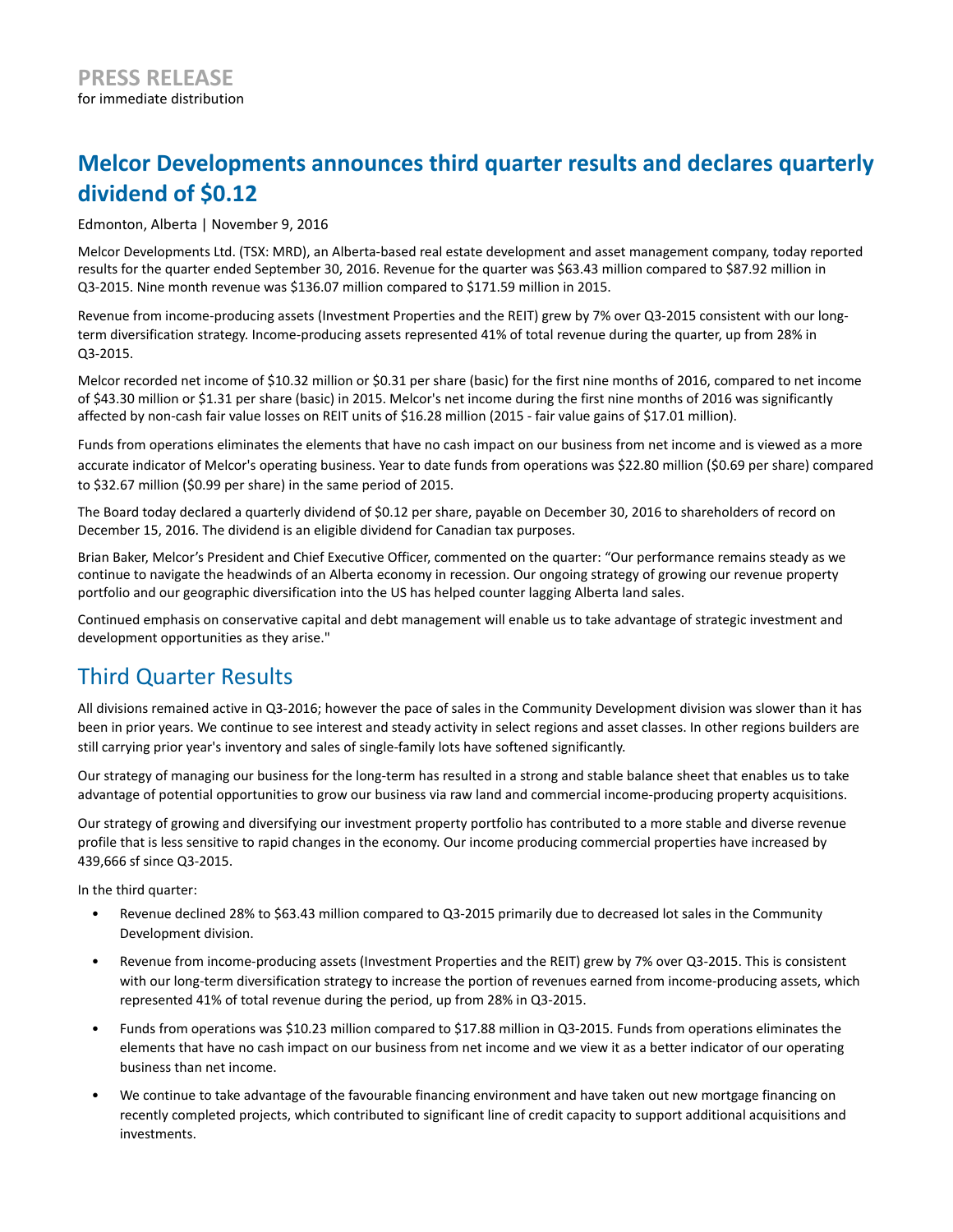- We continue to acquire new land when opportunities arise. During the quarter, we purchased a joint venture partner interest in raw land in Red Deer, which increased our developable land by 22.94 acres.
- We continue to invest in and grow our portfolio of income-producing assets and completed the construction of three buildings valued at \$25.75 million which added 32,205 sf to our portfolio.
- We paid a quarterly dividend of \$0.12 per share on September 30, 2016. The REIT paid distributions of \$0.05625 per trust unit in July, August and September for a quarterly payout ratio of 77%.
- On November 9, 2016 we declared a quarterly dividend of \$0.12 per share, payable on December 30, 2016 to shareholders of record on December 15, 2016. The dividend is an eligible dividend for Canadian tax purposes.

## Selected Highlights

| (\$000s except as noted) | <b>Three months ended</b> |                       |            | <b>Nine months ended</b> |                       |            |
|--------------------------|---------------------------|-----------------------|------------|--------------------------|-----------------------|------------|
|                          | September 30,<br>2016     | September 30,<br>2015 | Change     | September 30,<br>2016    | September 30,<br>2015 | Change     |
| Revenue                  | 63,432                    | 87,921                | $(27.9)$ % | 136,070                  | 171,588               | (20.7)%    |
| Gross margin (%) *       | 45.9%                     | 40.8%                 | 5.1%       | 48.0%                    | 43.6%                 | 4.4 %      |
| Net income               | 16,260                    | 24,823                | $(34.5)\%$ | 10,324                   | 43,300                | $(76.2)\%$ |
| Net Margin (%) *         | 25.6%                     | 28.2%                 | $(2.6)$ %  | 7.6%                     | 25.2%                 | $(17.6)$ % |
| Funds from operations *  | 10,225                    | 17,878                | $(42.8)$ % | 22,803                   | 32,669                | $(30.2)$ % |
| Per Share Data (\$)      |                           |                       |            |                          |                       |            |
| <b>Basic earnings</b>    | 0.49                      | 0.75                  | $(34.7)\%$ | 0.31                     | 1.31                  | $(76.3)$ % |
| Diluted earnings         | 0.49                      | 0.74                  | $(33.8)\%$ | 0.31                     | 1.30                  | $(76.2)\%$ |
| Funds from operations *  | 0.31                      | 0.54                  | $(42.6)$ % | 0.69                     | 0.99                  | $(30.3)$ % |

| As at (\$000s except as noted) | September 30,<br>2016 | December 31,<br>2015 | Change    |
|--------------------------------|-----------------------|----------------------|-----------|
| Shareholders' equity           | 970,772               | 977,970              | $(0.7)$ % |
| Total assets                   | 1,886,895             | 1,891,969            | $(0.3)$ % |
| Per Share Data (\$)            |                       |                      |           |
| Book value *                   | 29.19                 | 29.43                | $(0.8)$ % |

*\*See non-standard measures in the Q3-2016 MD&A for calculations.*

#### **MD&A and Financial Statements**

Information included in this press release is a summary of results. This press release should be read in conjunction with Melcor's consolidated financial statements and management's discussion and analysis for the three and nine months ended September 30, 2016, which can be found on the company's website at www.Melcor.ca or on SEDAR (www.sedar.com).

#### **About Melcor Developments Ltd.**

Melcor is a diversified real estate development and asset management company that transforms real estate from raw land through to highquality finished product in both residential and commercial built form. Melcor develops and manages mixed-use residential communities, business and industrial parks, office buildings, retail commercial centres and golf courses. Melcor owns a well diversified portfolio of assets in Alberta, Saskatchewan, British Columbia, Arizona, Colorado and Texas.

Melcor has been focused on real estate since 1923. The company has built over 100 communities across Western Canada and today manages 3.90 million sf in commercial real estate assets and 780 residential rental units. Melcor is committed to building communities that enrich quality of life - communities where people live, work, shop and play.

Melcor's headquarters are located in Edmonton, Alberta, with regional offices throughout Alberta and in Kelowna, British Columbia and Phoenix, Arizona. Melcor has been a public company since 1968 and trades on the Toronto Stock Exchange (TSX:MRD).